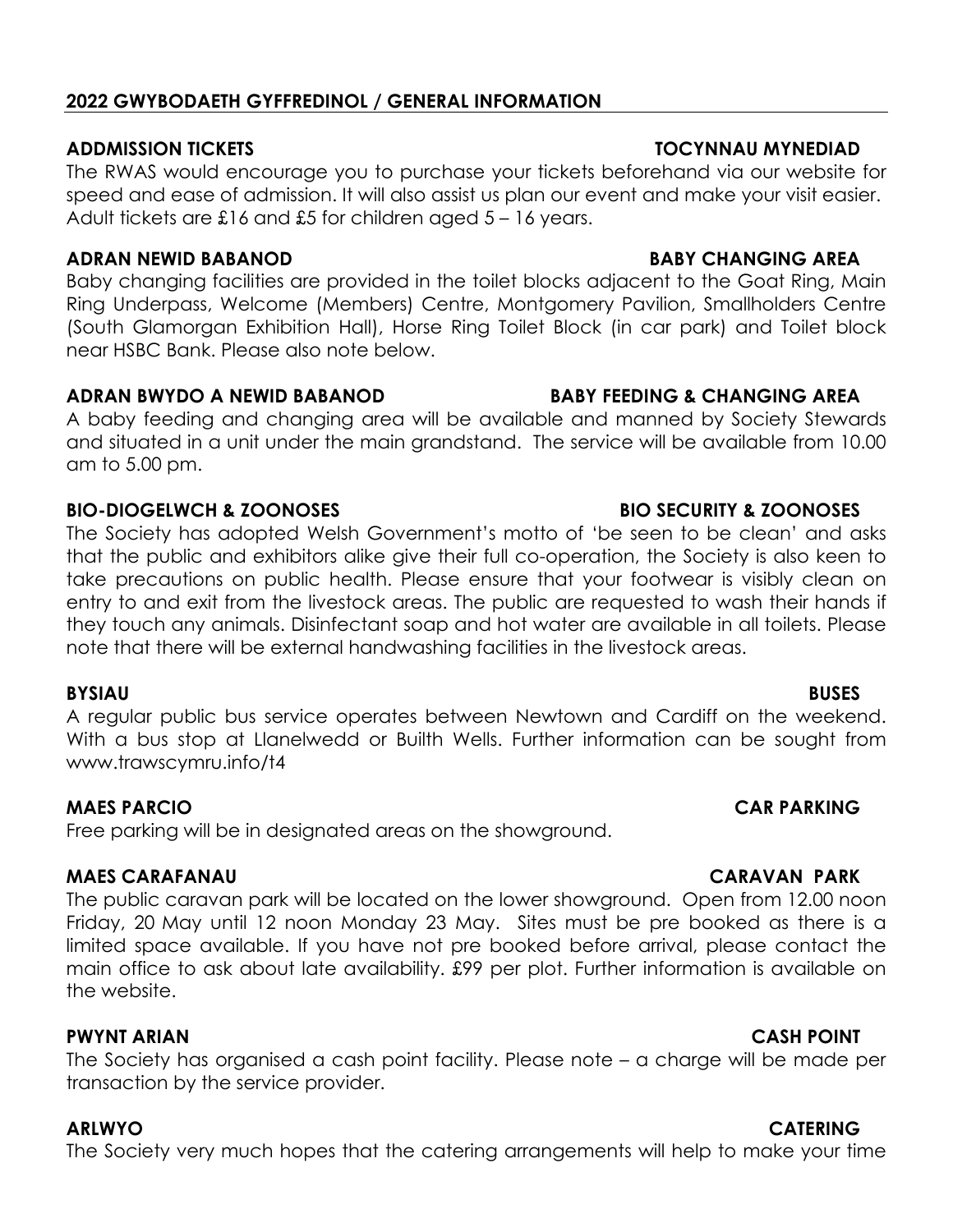at the Festival a pleasurable one.

**HAFOD A HENDRE Cegin Gwenog Catering Tel: 01570 481 230.** Bookings can be made directly with the caterer.

**BREAKFAST ~ 8.00 am to 10.00 am LUNCH ~ 12.00 noon to 3.00 pm SUPPER ~ 5.30 pm to 9.00 pm Saturday -Live Music from 8p***m onwards –*

### **CANOLFAN TYDDYNWYR (NEUADD ARDDANGOS DE MORGANNWG) SMALLHOLDER CENTRE (SOUTH GLAMORGAN EXHIBITION HALL) Cegin Gwenog Catering**

Hot and cold snack refreshments **~ Friday 11.00 am to 6.00 pm, Saturday & Sunday 9.00 am to 6.00 pm.** 

# **Ystafell Te / Tea Room – Country life area** *Vinteage Ltd*

Teas, coffees, and light refreshments – open 9.00am to 6.00pm on Saturday and Sunday.

## **NEUADD HENLLAN –**

Restaurant and Bar will be open.

## **MAN BWYD AR Y STRYD STREET FOOD AREA**

We will have a choice of mobile catering food available near the Clwyd Glamorgan Hall along with tables and chairs between 9.00am to 6.00pm.

## **UNEDAU BWYD CYFLYM MOBILE FAST FOOD CATERING UNITS**

There will also be fast food outlets available on site.

### **COVID 19 COFID 19**

There are currently no measures required for the above and the RWAS will continue to monitor any Welsh Government legislation or guidance on this.

## **ANABL DISABLED**

### *Car Parking*

A limited forward area will be reserved in car parks situated on the lower showground. Only those vehicles displaying the Blue Badge - Social Services car sticker will be given priority. If a pass is not displayed, then the Society will park visitors in the first available car park.

## *Toilets*

Toilets for the disabled are provided within the main toilet blocks by the Pig & Goat Ring, the Montgomery Pavilion, the Clwyd Glamorgan Hall, within the Smallholder Centre (South Glamorgan Exhibition Hall), Welcome (Members) Centre and the Horse Ring toilet block.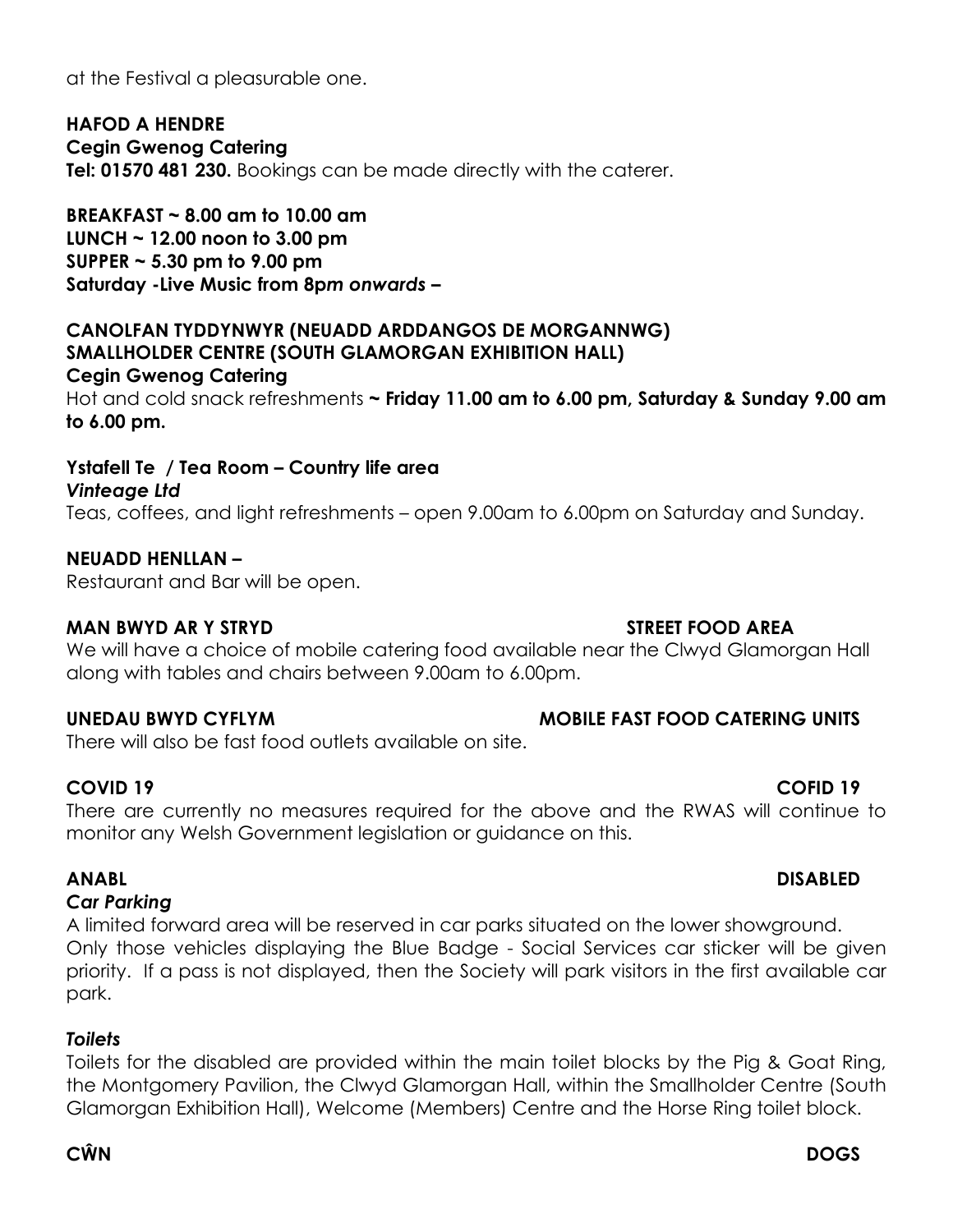Dogs are welcome at the event and must be kept on a lead the whole time and are restricted from entering the buildings especially containing poultry, livestock, and catering. Please do not leave dogs in cars. Exceptions will be made in the Food Hall or catering outlets for visitors with assistance or hearing dogs.

**ARGYFWNG EMERGENCIES** 

**FIRE – Dial 999** 

**AMBULANCE – Dial 999 FIRST AID on site – Dial 01982 554407 – 24-hour cover**  Service for deaf or hard of hearing 111 – SignVideo service

**POLICE - Dial - 999 in an emergency** 

**Police Dial – 101 for non-emergency calls** 

## **CANOLFAN CYMORTH CYNTAF FIRST AID CENTRE**

First Aid treatment is available at the First Aid Centre, situated in the Sheep Ring Control Tower and will be operated by Medical Solutions and open from 12 noon on Friday 20 May.

A limited overnight cover is provided by the first aid team. Tel No: 01982 554407 from 6.00 pm Friday 20 May to 6.00 pm Sunday 22 May.

## **PLANT AR GOLL LOST CHILDREN**

Lost children should be reported to the Main Office Tel: 01982 55 36 83.

Any lost child should be accompanied by two adults, if possible, and taken to the unit under the Grandstand or a Society Official. DBS checked stewards will care for the children.

The Society accepts no responsibility for articles lost or stolen. Dyfed Powys Police have an online system of reporting any lost items.

# **SWYDDFA'R PENCADLYS** And the state of the state of the state of the state of the state of the state of the state of the state of the state of the state of the state of the state of the state of the state of the state of t

The Headquarters is situated adjacent to the Montgomery Pavilion.

Cyfeiriad / Address: CAFC Cyf / RWAS Ltd, Llanelwedd, Llanfair ym Muallt / Builth Wells, Powys

LD2 3SY. Tel: 01982 553683 [requests@rwas.co.uk](mailto:requests@rwas.co.uk) [www.rwas.wales](http://www.rwas.wales/)

If you have any queries, concerns or complaints please bring them to our attention during the event so that we may address any matters, if possible.

## **EIDDO COLL LOST PROPERTY**